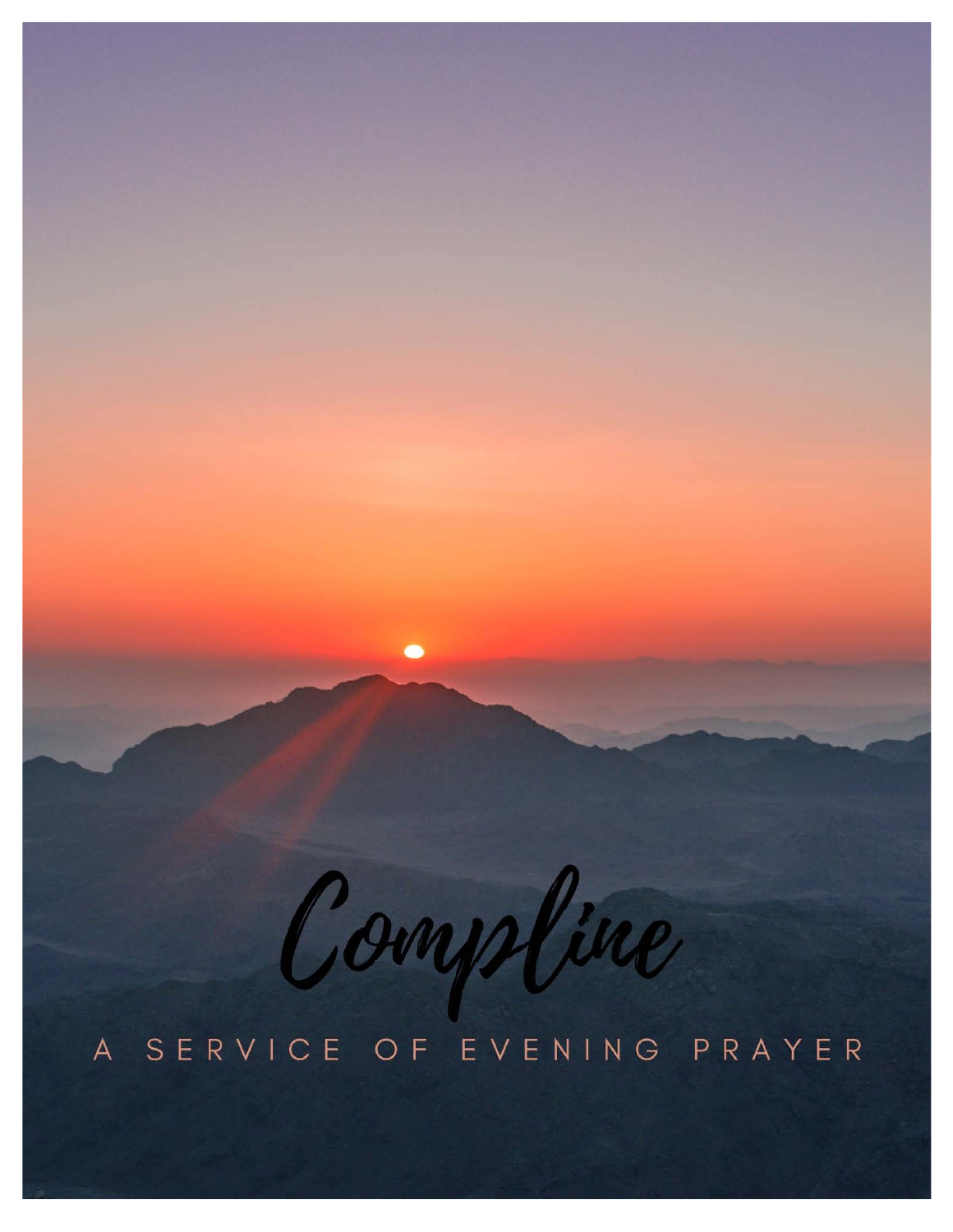## **An Order for Compline**

The Lord Almighty grant us a peaceful night and a perfect end. *Amen*.

Our help is in the Name of the Lord; **The maker of heaven and earth.**

Let us confess our sins to God. *Silence may be kept.*

**Almighty God, our heavenly Father: We have sinned against you, through our own fault, in thought, and word, and deed, and in what we have left undone. For the sake of your Son our Lord Jesus Christ, forgive us all our offenses; and grant that we may serve you in newness of life, to the glory of your Name. Amen.**

May the Almighty God grant us forgiveness of all our sins, and the grace and comfort of the Holy Spirit. *Amen*.

O God, make speed to save us. **O Lord, make haste to help us.**

**Glory to the Father, and to the Son, and to the Holy Spirit: as it was in the beginning, is now, and will be for ever. Amen.** (Except in Lent, add) **Alleluia**.

*One or more of the following Psalms are sung or said. Other suitable selections may be substituted.*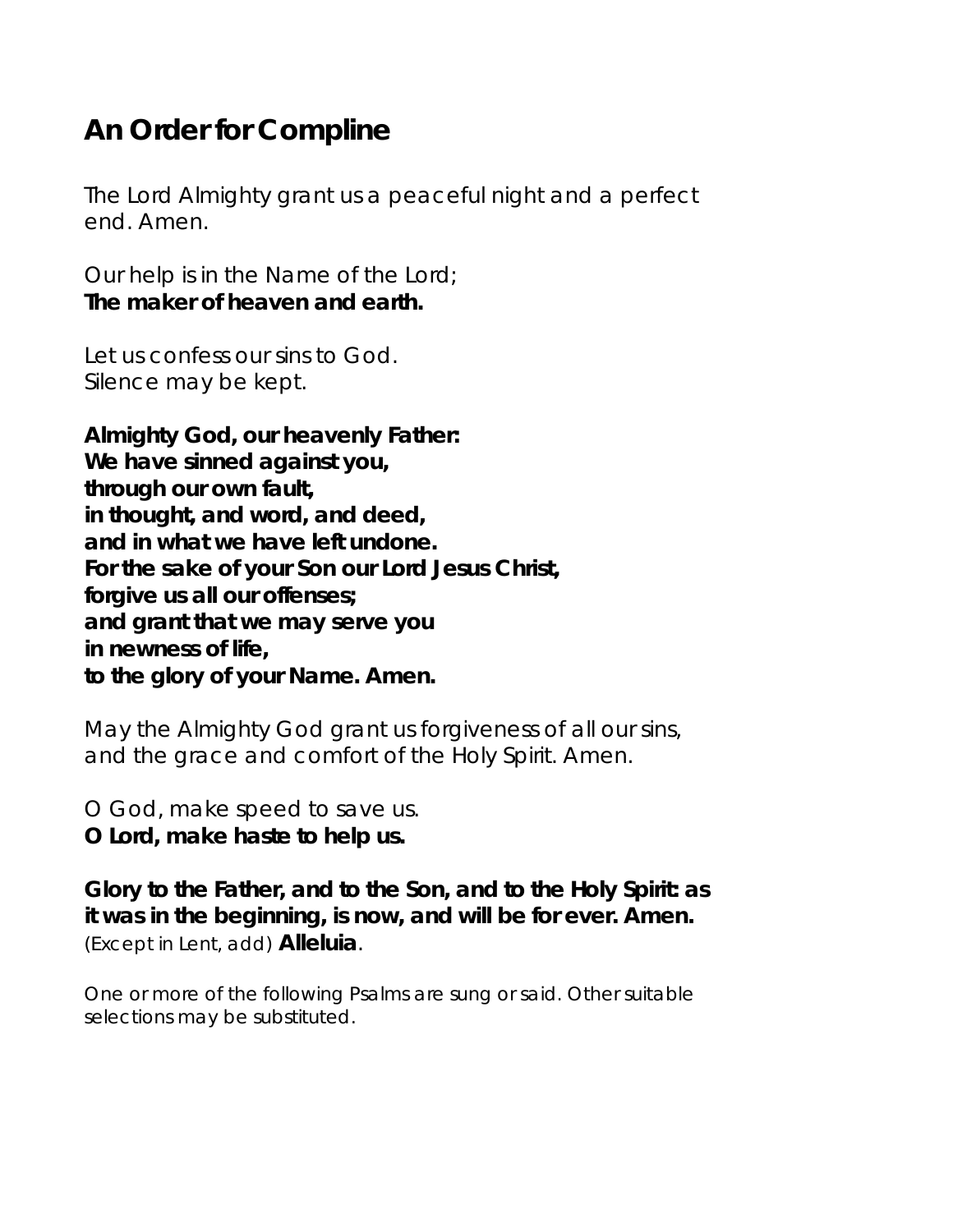Psalm 4 *Cum invocarem*

1 Answer me when I call, O God, defender of my cause; \* you set me free when I am hard-pressed; have mercy on me and hear my prayer.

2 "You mortals, how long will you dishonor my glory; \* how long will you worship dumb idols and run after false gods?"

3 Know that the LORD does wonders for the faithful; \* when I call upon the LORD, he will hear me.

4 Tremble, then, and do not sin; \* speak to your heart in silence upon your bed.

5 Offer the appointed sacrifices \* and put your trust in the LORD.

6 Many are saying, "Oh, that we might see better times!" \* Lift up the light of your countenance upon us, O LORD.

7 You have put gladness in my heart, \* more than when grain and wine and oil increase.

8 I lie down in peace; at once I fall asleep; \* for only you, LORD, make me dwell in safety.

Psalm 31 *In te, Domine, speravi*

1 In you, O LORD, have I taken refuge; let me never be put to shame: \* deliver me in your righteousness.

2 Incline your ear to me; \* make haste to deliver me.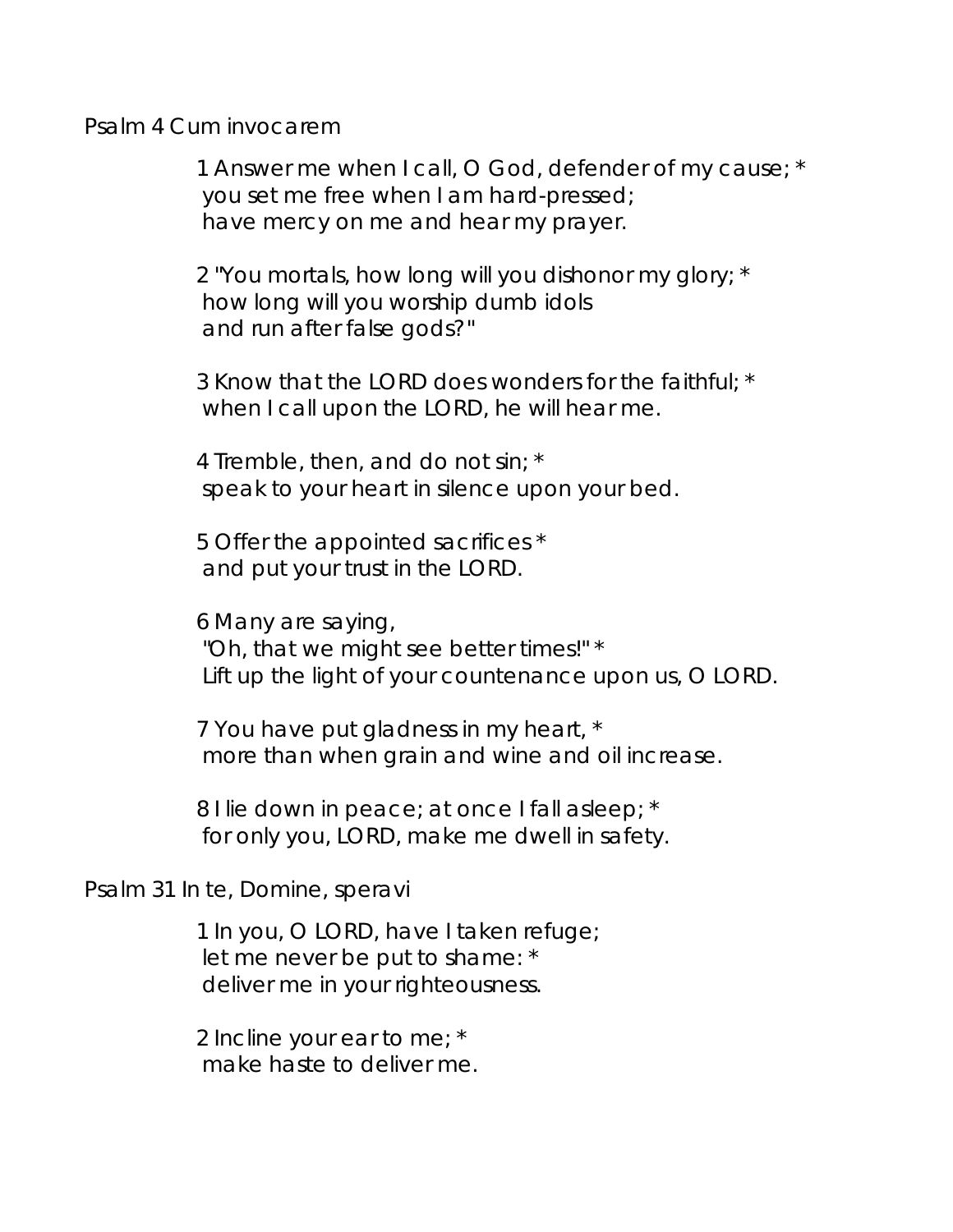3 Be my strong rock, a castle to keep me safe, for you are my crag and my stronghold; \* for the sake of your Name, lead me and guide me.

4 Take me out of the net that they have secretly set for me, \* for you are my tower of strength.

5 Into your hands I commend my spirit, \* for you have redeemed me, O LORD, O God of truth.

## Psalm 91 *Qui habitat*

1 He who dwells in the shelter of the Most High \* abides under the shadow of the Almighty.

2 He shall say to the LORD, "You are my refuge and my stronghold, \* my God in whom I put my trust."

3 He shall deliver you from the snare of the hunter \* and from the deadly pestilence.

4 He shall cover you with his pinions, and you shall find refuge under his wings; \* his faithfulness shall be a shield and buckler.

5 You shall not be afraid of any terror by night, \* nor of the arrow that flies by day;

6 Of the plague that stalks in the darkness, \* nor of the sickness that lays waste at mid-day.

7 A thousand shall fall at your side and ten thousand at your right hand, \* but it shall not come near you.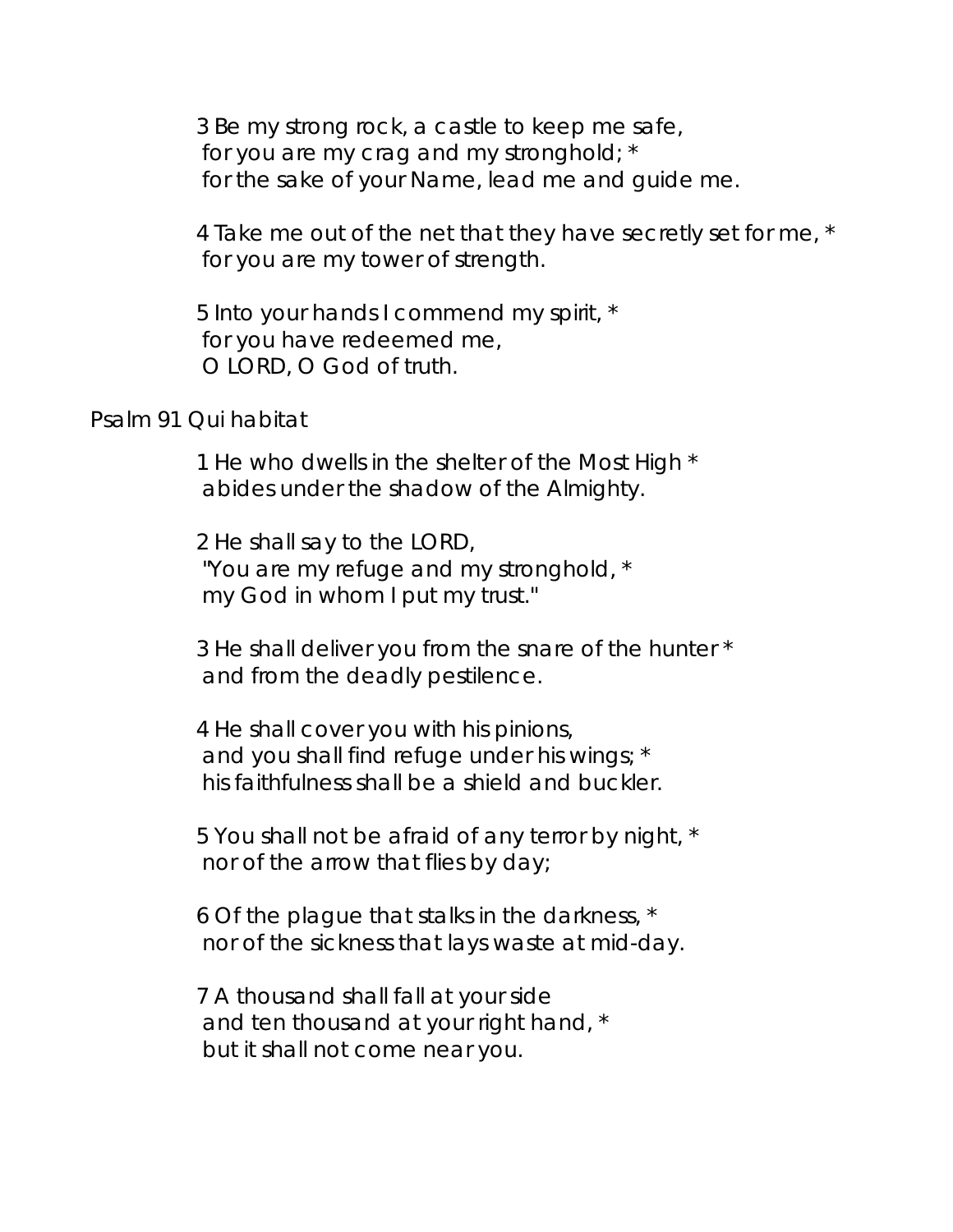8 Your eyes only have to behold \* to see the reward of the wicked.

9 Because you have made the LORD your refuge, \* and the Most High your habitation,

10 There shall no evil happen to you, \* neither shall any plague come near your dwelling.

11 For he shall give his angels charge over you, \* to keep you in all your ways.

12 They shall bear you in their hands, \* lest you dash your foot against a stone.

13 You shall tread upon the lion and the adder; \* you shall trample the young lion and the serpent under your feet.

14 Because he is bound to me in love, therefore will I deliver him; \* I will protect him, because he knows my Name.

15 He shall call upon me, and I will answer him; \* I am with him in trouble; I will rescue him and bring him to honor.

16 With long life will I satisfy him, \* and show him my salvation.

## Psalm 134 *Ecce nunc*

1 Behold now, bless the LORD, all you servants of the LORD, \* you that stand by night in the house of the LORD.

2 Lift up your hands in the holy place and bless the LORD; \* the LORD who made heaven and earth bless you out of Zion.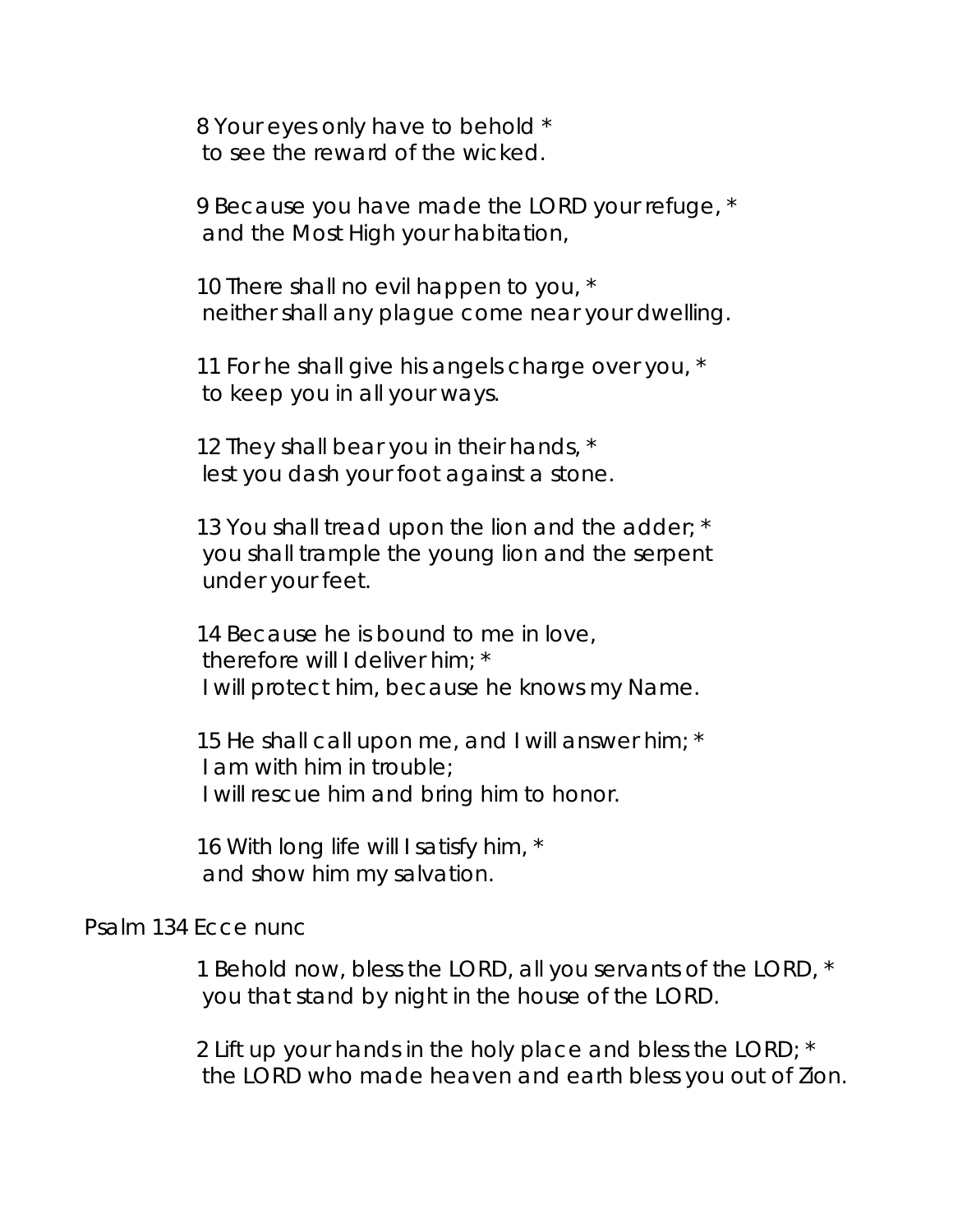*At the end of the Psalms is sung or said*

Glory to the Father, and to the Son, and to the Holy Spirit: \* as it was in the beginning, is now, and will be for ever. Amen.

*One of the following, or some other suitable passage of Scripture, is read*

Lord, you are in the midst of us, and we are called by your Name: Do not forsake us, O Lord our God. *Jeremiah 14:9,22* **Thanks be to God.**

or this

Come to me, all who labor and are heavy-laden, and I will give you rest. Take my yoke upon you, and learn from me; for I am gentle and lowly in heart, and you will find rest for your souls. For my yoke is easy, and my burden is light. *Matthew 11:28-30* **Thanks be to God.**

or the following

May the God of peace, who brought again from the dead our Lord Jesus, the great shepherd of the sheep, by the blood of the eternal covenant, equip you with everything good that you may do his will, working in you that which is pleasing in his sight; through Jesus Christ, to whom be glory for ever and ever. *Hebrews 13:20-21*

## **Thanks be to God.**

or this

Be sober, be watchful. Your adversary the devil prowls around like a roaring lion, seeking someone to devour. Resist him, firm in your faith. *1 Peter 5:8-9a* **Thanks be to God.**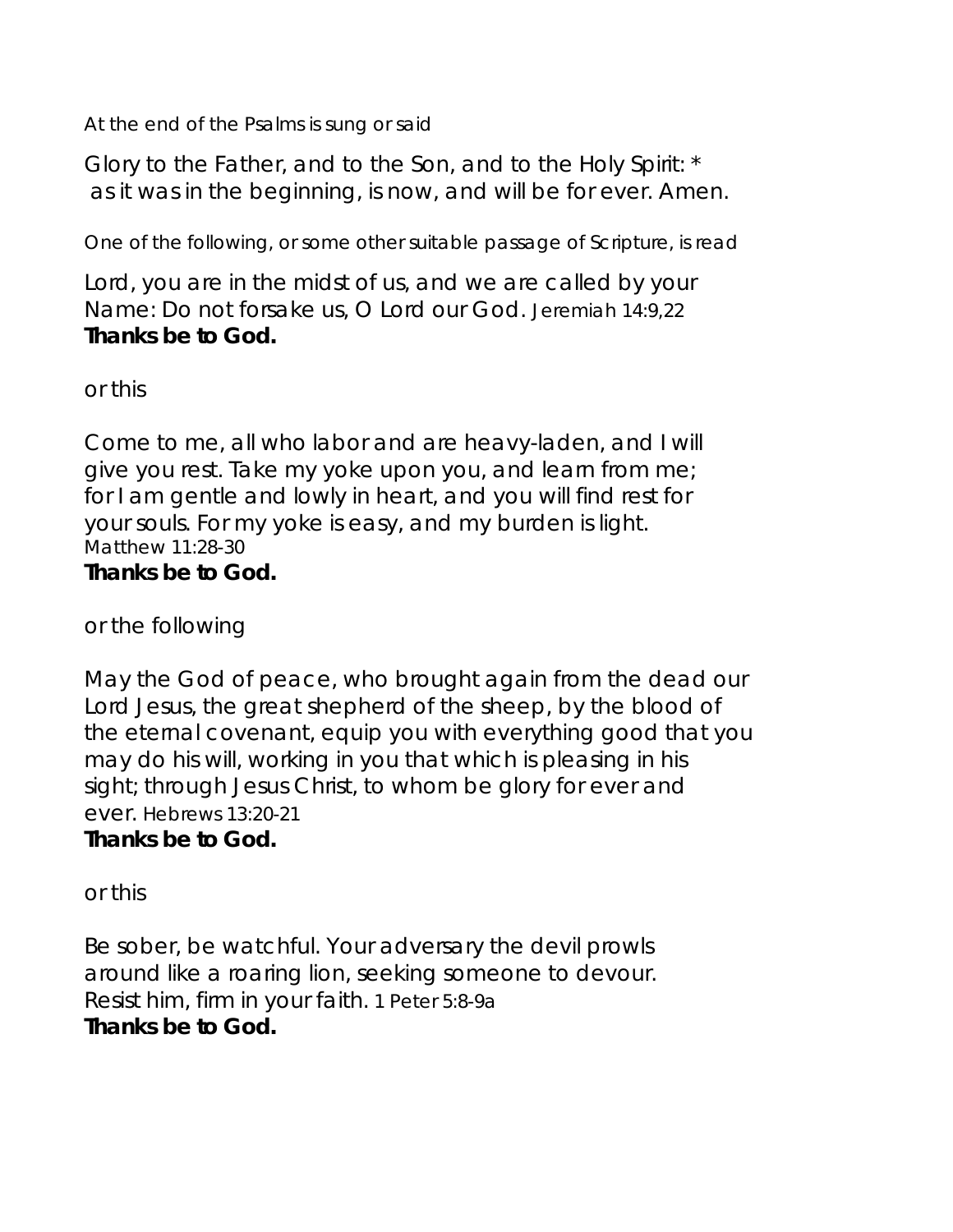*A hymn suitable for the evening may be sung. Then follows*

V. Into your hands, O Lord, I commend my spirit;

R. For you have redeemed me, O Lord, O God of truth.

V. Keep us, O Lord, as the apple of your eye;

R. Hide us under the shadow of your wings.

Lord, have mercy. *Christ, have mercy.* Lord, have mercy.

**Our Father, who art in heaven, hallowed be thy Name, thy kingdom come, thy will be done, on earth as it is in heaven. Give us this day our daily bread. And forgive us our trespasses, as we forgive those who trespass against us. And lead us not into temptation, but deliver us from evil.**

Lord, hear our prayer; **And let our cry come to you.** Let us pray.

*The Officiant then says one of the following Collects* Be our light in the darkness, O Lord, and in your great mercy defend us from all perils and dangers of this night; for the love of your only Son, our Savior Jesus Christ. *Amen.*

Be present, O merciful God, and protect us through the hours of this night, so that we who are wearied by the changes and chances of this life may rest in your eternal changelessness; through Jesus Christ our Lord. *Amen*.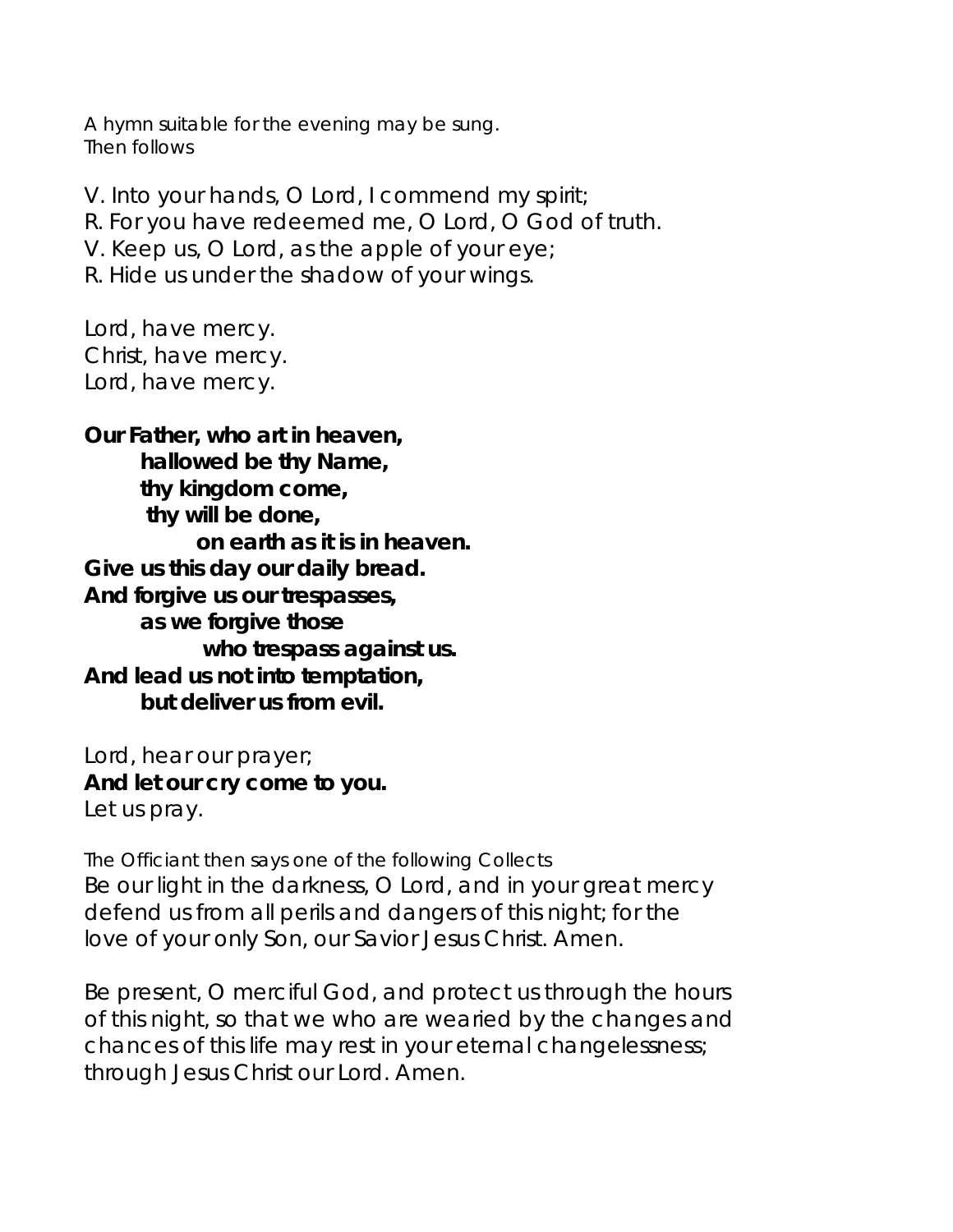Look down, O Lord, from your heavenly throne, and illumine this night with your celestial brightness; that by night as by day your people may glorify your holy Name; through Jesus Christ our Lord. *Amen*.

Visit this place, O Lord, and drive far from it all snares of the enemy; let your holy angels dwell with us to preserve us in peace; and let your blessing be upon us always; through Jesus Christ our Lord. *Amen*.

*One of the following prayers may be added*

Keep watch, dear Lord, with those who work, or watch, or weep this night, and give your angels charge over those who sleep. Tend the sick, Lord Christ; give rest to the weary, bless the dying, soothe the suffering, pity the afflicted, shield the joyous; and all for your love's sake. *Amen*.

*or this*

O God, your unfailing providence sustains the world we live in and the life we live: Watch over those, both night and day, who work while others sleep, and grant that we may never forget that our common life depends upon each other's toil; through Jesus Christ our Lord. *Amen*.

*Silence may be kept, and free intercessions and thanksgivings may be offered.*

*The service concludes with the Song of Simeon with this Antiphon, which is sung or said by all*

Guide us waking, O Lord, and guard us sleeping; that awake we may watch with Christ, and asleep we may rest in peace.

Lord, you now have set your servant free \* to go in peace as you have promised;